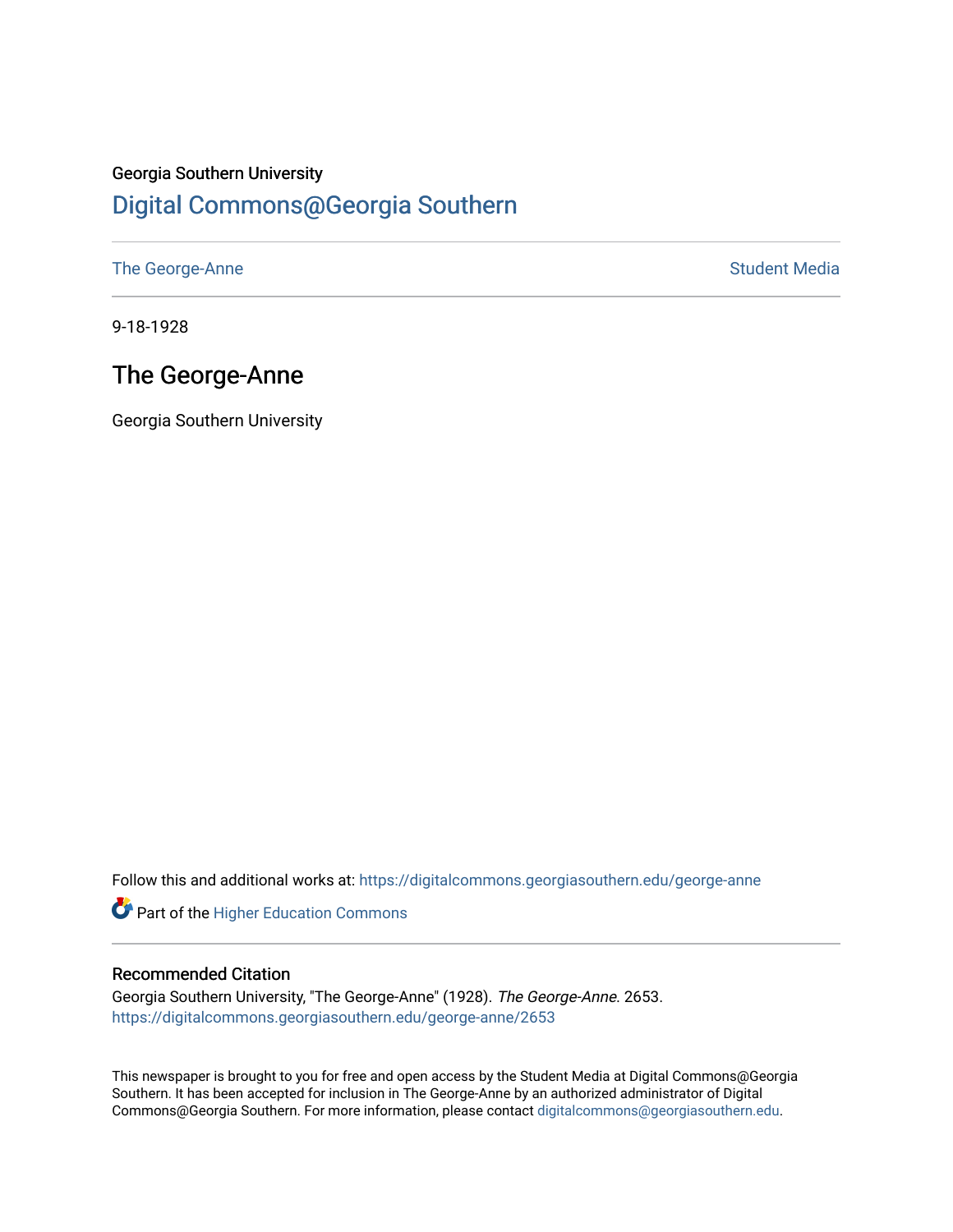

### Georgia Normal School Opens.

Declaring that "the Georgia<br>Normal School is the most magnif-Normal School is the most magnet icont monument Statesboro and " southeast Georgia could mave, 31. John E. White, of Savannan, Mor-<br>ed a large audience in the Wormal School auditorium this morning at the opening of the four session of the school.

The program was opened with one **sirrin?°oi' "All Hail the Power, of\*Jesus\*** Name,**"followed oy a** scripture reading by Rev. J. E. Parker **of the** Statesboro **memo d!st church, which** i n **turn was** followed by a prayer by *nev.* E. Spencer of the Presbyterian church. A piano duet by mus. Henderson and Miss Brannen of the music department was applican **ed muchly. Hon. J. n. v <sup>r</sup>eT corned the students ana fa ulty** on **behalf of the board oi trustees.**

Col. Fred T. Lanier, president of the chamber of commerce welcomed the students on behalf of the city of Statesboro and the chamber of commerce. 7?. *wl'* Darby made "the welcome address for the Statesboro woman's club, of which she is **president.** The **response to tno** welcomes was made by Francis Mathis, a member of the student hody. Short talks were also made by R. M. Monts, superintendent of the city schools of Statesboro and Fred.Brinson of The Emanuel county institute at Graymont. Dr. 311 to theil livered an address that will<br>long be remembered by the cnthusiastic audience that near rim. Te nraised the school teacher of today and advised the young men we manny someon teachers telling them that is **(iCntv on page 3)**

#### Welcome, **Studentsi**

We are sure that we can speak for the entire college **in** saythat **wo arc** indeed glad **to** have you here. Those of as who were here **last** year it to no welcome, but we **feel it to <sup>7</sup>"ie our home, --e cordia3***—j* **.** vite and warmly welcome *y* instituto every phase of our fine rowth<br>tional growth. The word growth **is used' because this is tne for rieht living, which io growt^Twe come here to grow,** we are growing.

We want you to not awar . ther invitations but to the  $r$ **ight** into the spirit of the **college'and make things go.** At any time that you have been **thin^ vou need help with --wait** not'**a minute but ask for help. Those** who love hormal will come  $\tan \frac{1}{2}$  **be very glad were von to get your problems oier. The students come here to nelp others, to be helped, ana Hein ourselves, so don t be afraid to make <sup>a</sup> step but Join right in and the load will be** light.

rre want **and need** you in our athletic games, Literary soathletic games, and organizations Your influence and cooperate will **be 'of** great -help to us.

Again we **ask you to** keep **in mind** that you are welcomed into the **various** activities **of our.col**lege life to a **part of us.**

**Me** hone you like **it.here and** that you will have a grand *vear* lexe this term.

 $-$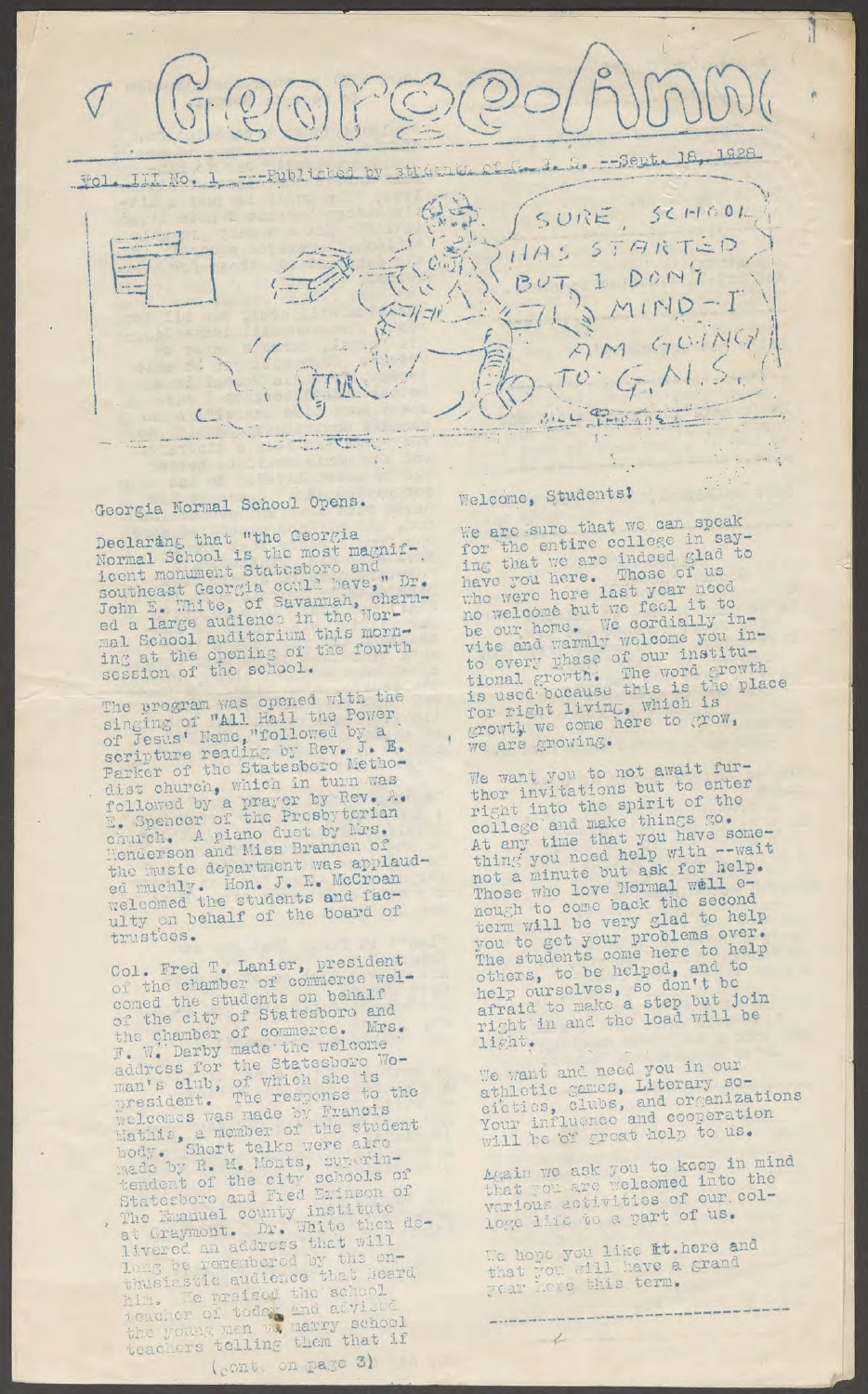# Howdy! Everybody!

--------------------------------

And study,<br>and have a big time together.

Prevading everywhere.

Let's bo a band of brothers<br>
Fushing toward an end,<br>
A hand that's ever ready<br>
A hand that's ever ready<br>
A had dividend a dust rings,<br>
And if we work to ether<br>
Life will open like a door<br>
Must rings,<br>
And common folks like

## DONST FORGET TEL 28th.

Foot-ball season will soon be<br>
here. Begin saving your pennies<br>
for a season ticket. Blue Tide.<br>
is out every afternoon right-<br>
in for 0. I, 2. Therefore on<br>
the move is the time to consider<br>
in for 0. I, 2. Therefore on<br>

#### What will be your contribution to Georgia Normal.

The George-Anne welcomes you.<br>
The George-Anne welcomes you.<br>
The welcomes you.<br>
To be one of us.<br>
To be one of us.<br>
The world is just a life with the world is just a life with the world is just a life with the boxe of his

and have a big time together.<br>
The time will cone, and all too both when you will have a big time to soon, when you will have determined to any when will you be able to any when we have the second because I are for the sec

Find the prought a ray of sun-<br>
A breath of something new. I see what others may never see."<br>
I see what others may never see."<br>
A sparkling in the dew.<br>
A peppy youthful spirit in the dew. A democratic air, for himself al one has said:

To each is given a bag of tools, A shapeless mass and a book A Shakeress mass and a book<br>of rules,<br>And each must make ore life<br>is flown,<br>A stumbling block or a step-<br>ping stone."

 $\frac{1}{\sqrt{2}}$ 

Remember the 28th.

The day of days.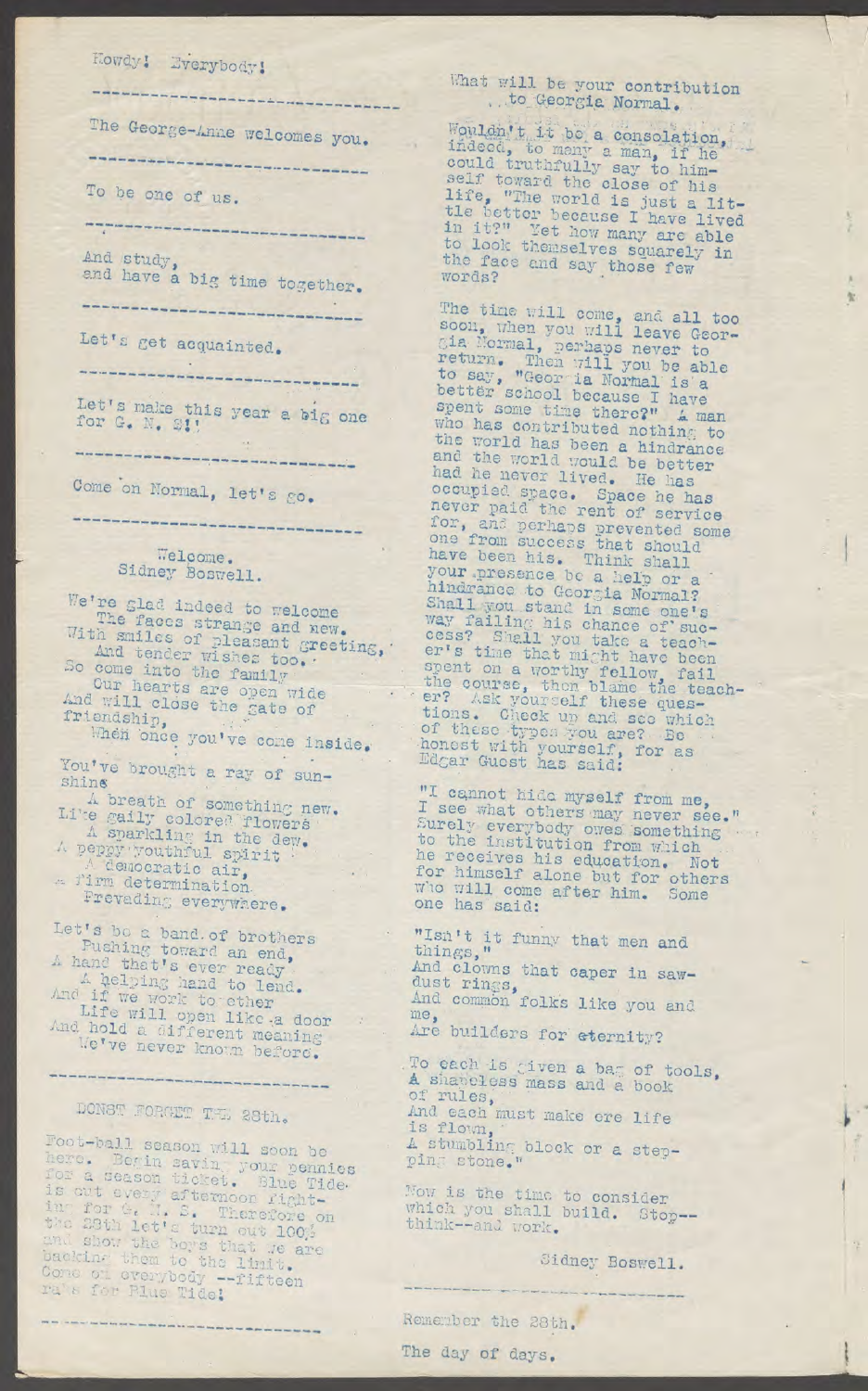#### NEW ADDITIONS TO NORMAL FACULTY

型

On account of the rapid growth of our College it has been necessary to add several new teachers to our faculty, so that, in addition to seeing many new faces among our student body, we may also see new ones among our fac-<br>ulty. Our last year's faculty ranked among the best in the<br>state, and, with the new ones that<br>have been added, should rank as<br>high, if not higher, this year.<br>Among the new ones are: Among the new ones are:

Prof. J. E. Carruth, who has<br>been added to the Education De-<br>partment and will be director of the Training School. Prof. Carruth comes to us from Toxas.

Professor Yarnell Barnes is director of physical education and athletics. Prof. Barnes has<br>been director of athletics at Suannoe.

Mr. Robert Donaldson will be director of publicity and ass-<br>istant director in the English Department.

Miss Effic Bagwall, formerly School, Romo, is added to the Training School.

Miss Edith Robinson will be<br>at the head of the Home Economics Dopartment.

Miss Effic Newton of Oliver, Georgia, "which isn't so far a-way--but is still a part of the State," will be head of the History Department.

Margaret Konnedy

#### THE N CLUB .

---------------------------

Coach Barnes met with all the letter men of G orgin Nor-<br>mal last Friday night for the purpose of organizing an "N" club.

a letter in one of this school,<br>mamely: football, baseball, bas-<br>kgk is and track, will be al-<br>kgk is seleng to the organi-<br>zation.

Plans for the future of the club were postponed until a later date. The officers were e-<br>lected as follows: President, Delinas Rushing; Vice-president, Vernon Cail; Socretary and

(Continued from page 1)

was introduced and a few remarks by Prosident Wells closed the program. ---------------

#### **PLUE TIDE PREPARES FOR BATTLE**

Coorgia Normal will open its season in Statesboro on September 28 with Waynesboro Junior College. Though interrupted by frequent rains the boys are practicing hard<br>and expect to have another win-<br>ning team. The backfield is well<br>taken care of, as there are pracwhich it will be hard to decide<br>which are to be regulars.

The line, while not as heavy as last year, has already shown superior scrapping ability. Come out and see the scrimmaging the last part of this week, if you to<br>form an estimate of Normal team.

They have a hard schedule. Do your share to help have a winning team.

#### SCHEDULE

| Sept. 28            | Waynesboro Jr. Col. Here          |
|---------------------|-----------------------------------|
|                     | Horp<br>$Bo$ $Po$ I.              |
| Oct. 5              | Away                              |
| Oct. 12             | Open                              |
| Oct. 20             | Savannah<br>$B \bullet C \bullet$ |
|                     | Tiiton<br>Tifton                  |
| $0$ ct. 27          | Morcer Freshmen Here              |
| Nov. 2              |                                   |
| Nov <sub>c</sub> 12 | Picamont College Here             |
| Novmah6             | Hore<br>Norman Park               |
|                     | Douglas<br>Douglas                |
| Nov <sub>e</sub> 23 | Mt. Vernon                        |
| Nov. 29             | $Be$ $Pe$ $Ie$                    |

#### -----------------

#### OPENING RECEPTION

The annual "get acquainted" reception for the old and new students was given last Friday night by the members of the faculty

The receiving line was made up<br>of the faculty and board mem-<br>bers and the officers of the dif-<br>ferent organizations of the city.

A committeee, from the student<br>body tagged the students and visitors with their names and addresses as they appeared on the Only the students who have made campus. This was our means with<br>a letter in one or more of the the help of the receiving line of getting acquainted.

Punch was served on the highly. lighted campus throughout the evening.

After the reception the visitors were invited in the aud-<br>itorium to the picture show.

\*\*\*\*\*\*\*\*\*\*\*\*\*\*\*

Have your term papers 161267 Economics typed ---

Talmadge Roberts